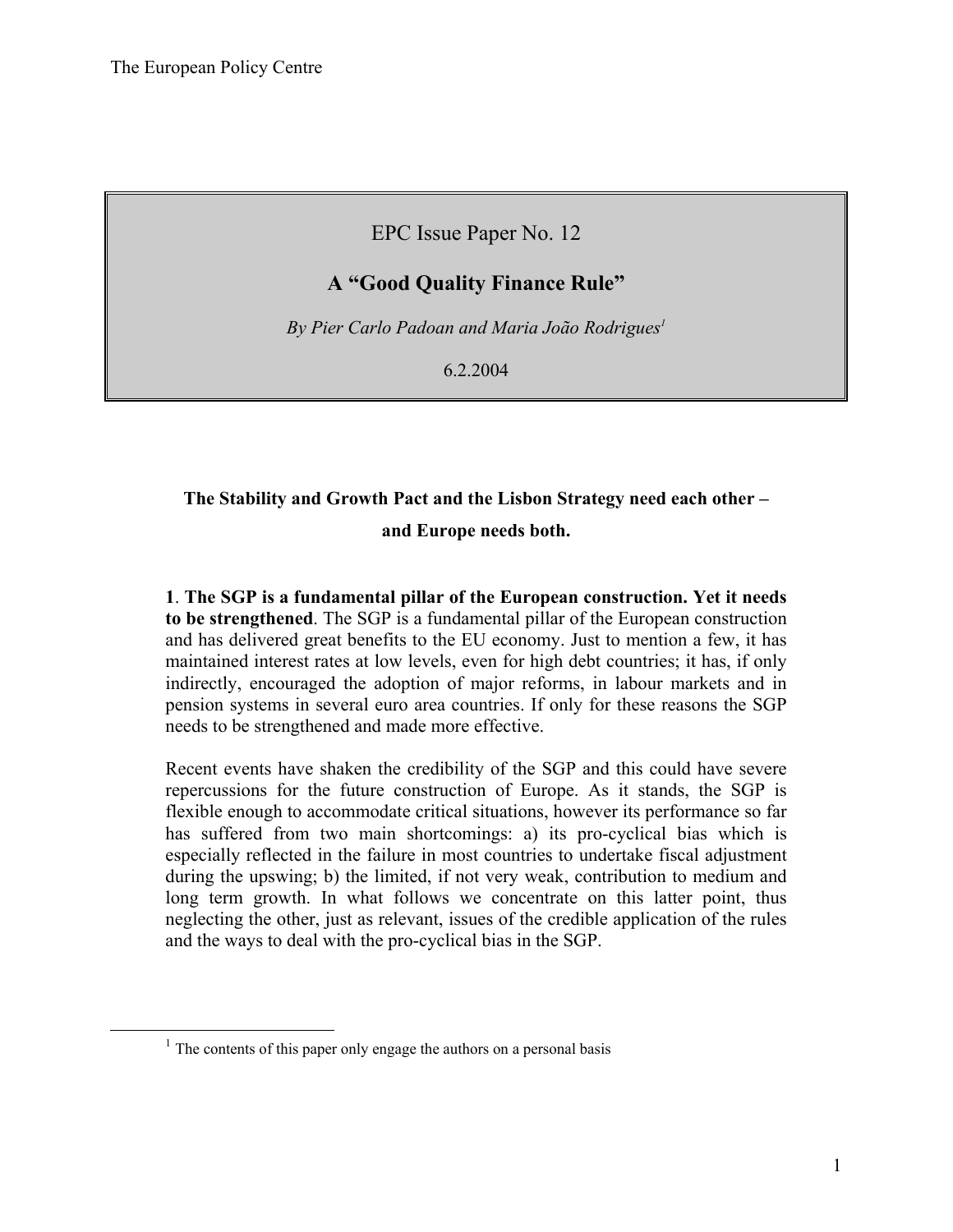**2. The relationship between fiscal discipline and growth is bidirectional and mutually reinforcing.** EU growth remains to a large extent dependent on external developments. But without strong autonomous growth the sustainability of the EU economic and social model will be increasingly difficult to maintain.

The relationship between fiscal discipline and growth is bidirectional and mutually reinforcing. High and sustained growth would make the respect of the SGP commitments easier, it would strengthen debt sustainability and debt reduction and, even more importantly, it would speed up the reform process by providing more room for fiscal adjustment. In turn, a stronger and credible SGP increases confidence and enhances growth. Strengthening the SGP and strengthening the sources of growth should be the two main, and mutually reinforcing pillars of the European economic strategy. However more needs to be done to set up such a virtuous interaction.

**3**. **Public finances can provide a significant contribution to growth.** Public finances can provide a significant contribution to growth in at least three ways<sup>2</sup>: through the provision of a stable macroeconomic environment, through factor accumulation, and by providing the appropriate incentives. So far the SGP has provided a contribution to European growth mostly through the first channel. It is imperative that the contribution to growth through the other two sources be dramatically strengthened. The Broad Economic Policy Guidelines have already been modified to strengthen the connection between the macroeconomic and the structural sources of growth. However more needs to be done (for instance towards the definition of a Europe Wide Stability Program that could provide a common framework to those elaborated by Member States. Such a document would represent an initial step towards an ex ante coordination of national budget programmes. It would exploit the benefits of a better allocation of resources, especially in those areas where significant externalities are present). But, beyond this, the SGP must be linked to long term growth strategy of the EU, the Lisbon Strategy (LS).

**4. The Lisbon Strategy defines the long term growth strategy of the EU**<sup>3</sup> **.** The LS defines the long term growth strategy of the EU which calls for Europe to

(continued)

 $\frac{1}{2}$  $<sup>2</sup>$  See COM (2000) 846, The Contribution of Public Finances to Growth and Employment:</sup> Improving Quality and Sustainability

<sup>3</sup> European Commission, *Communication from the Commission: Realising the European Union's potential: consolidating and extending the Lisbon Strategy*, COM (2001) 79 final, 08.02.01; European Commission, *Contribution to the Spring European Council in Barcelona: The Lisbon Strategy - Making Change happen*, COM (2002) 14 final, 15.01.2002; European Commission, *Choosing to grow: Knowledge, Innovation and Jobs in a cohesive society – Report to the Spring European Council, 21 March 2003*, COM (2003) 5 final, 14.01.2003; Rodrigues, Maria João, *The New Knowledge Economy in Europe – A Strategy for International Competitiveness and Social*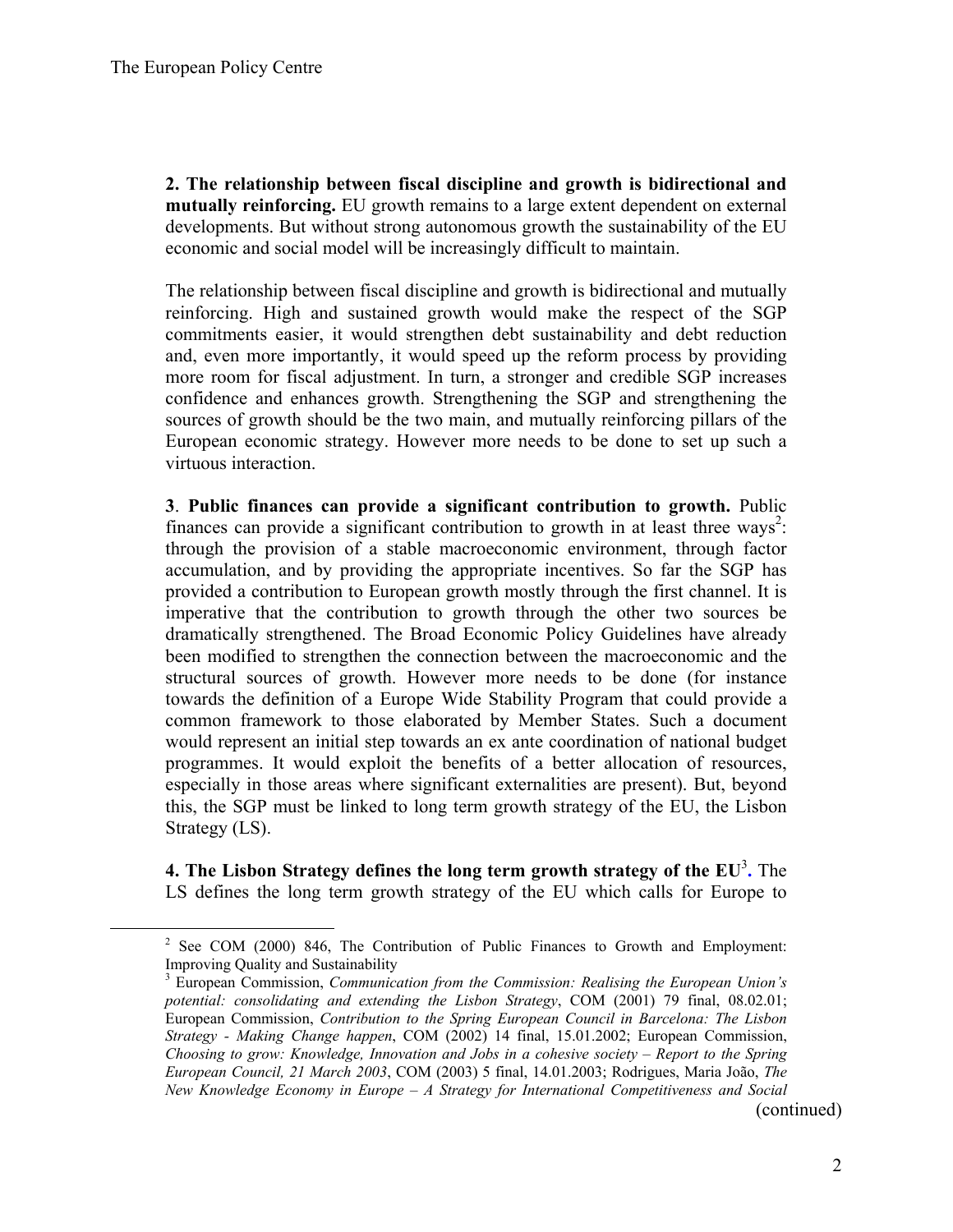$\overline{a}$ 

become the most dynamic and competitive knowledge based economy by 2010. High and sustained growth requires Europe to fully exploit the opportunities of the new technologies while significantly raising the employment rate. Fully implementing the LS would decrease the dependence of European growth from external developments while allowing Europe to provide a strong contribution to growth of the international economy and the absorption of global imbalances.

The Lisbon strategy is based on a wide range of policies, converging to four main priorities:

- $\triangleright$  The policies for information society, research and development, innovation and education are being mobilized to build a stronger knowledge base;
- $\triangleright$  The policies for enterprise and single market are focusing key economic reforms in the enlarged European market;
- $\triangleright$  The policies for employment, social protection, and social inclusion aim at reforming the European social model to safeguard its sustainability;
- $\triangleright$  The policies for transport, energy, and health are being redirected by the concern for sustainable development.

As presented in Table 1, the implementation of these various policies implies combining the traditional European legislative instruments with the more recently adopted open method of coordination which is based on common guidelines or objectives adopted at European level, translated into the national level by the Member States taking into account their specificities and leading to a regular process of exchange of best practices, monitoring and evaluation.

**5. The implementation of the LS has already produced significant results but its effectiveness could be significantly reinforced.** The implementation of the Lisbon Agenda has already produced significant results. The first phase is now completed by specifying the Lisbon Summit commitments into European instruments, by introducing some institutional mechanisms for implementation such as the Spring European Council, the coordination of policies and the tools of the open method of coordination in each policy. The implementation at national level, which is still very unequal across policies and Member States, should now become the main focus of the second phase through a stronger involvement of governments, national parliaments and civil society. In the meantime, many concrete measures were launched in various policy fields, such as those mentioned in Table 1. This is all the more remarkable if we take into account that, contrary to

*Cohesion* (coord.) with the collabouration of Robert Boyer, Manuel Castells, Gøsta Esping-Andersen, Robert Lindley, Bengt-Åke Lundvall, Luc Soete, Mario Telò and Mark Tomlinson*,* London, Edward Elgar*,* 2002; and Rodrigues, Maria João, *European Policies for a Knowledge Economy,* London, Edward Elgar, 2003.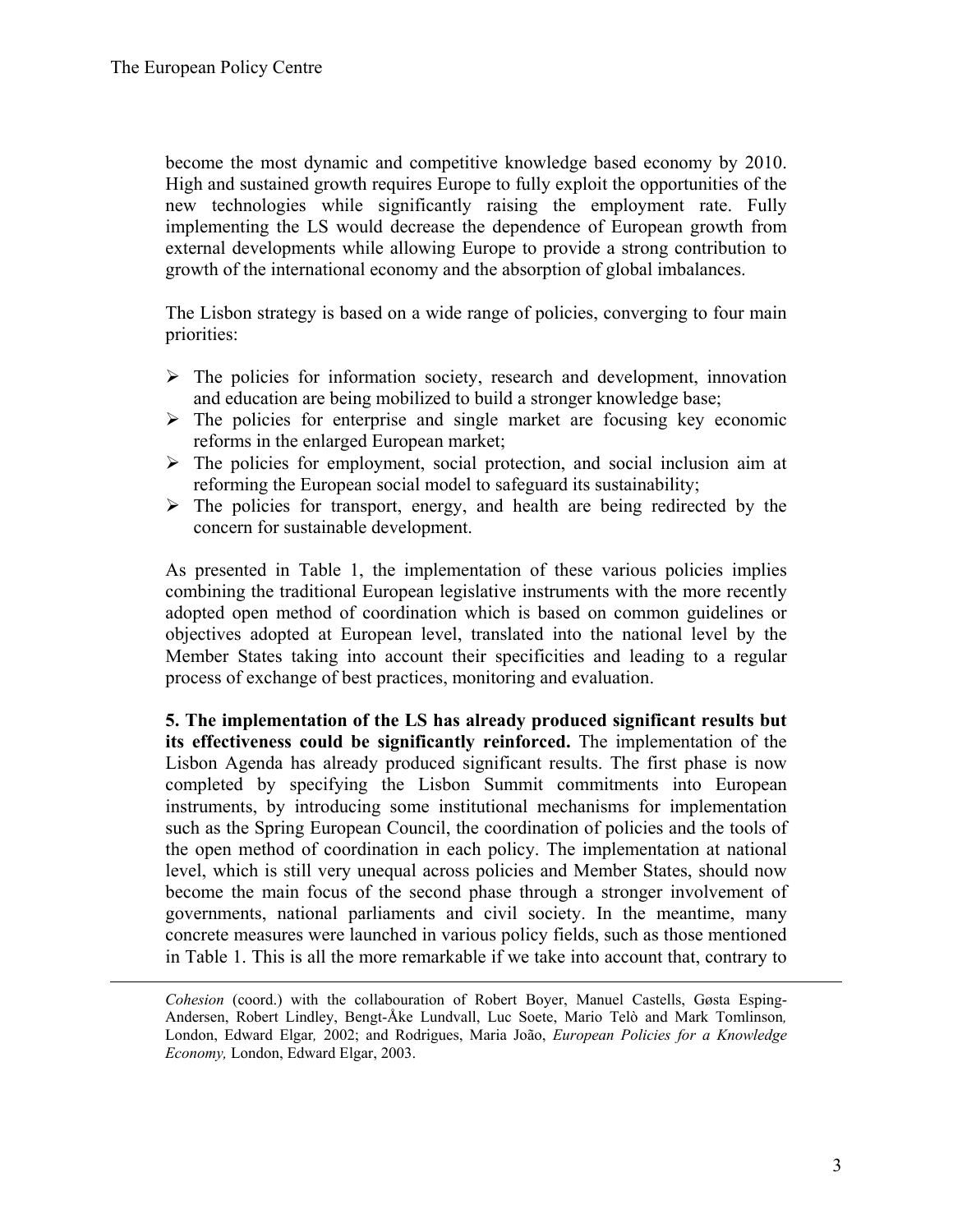the SGP, the LS lacks a system of strong incentives, based on punishments and rewards. A more effective incentive set would boost the growth potential of the LS.

**6. The SGP and the LS face symmetrical incentive problems** The two main pillars of the economic strategy of the EU (in addition to monetary union), the SGP and the LS, face symmetrical problems. The SGP is based on a clearly defined incentive set, itself underpinned by behavioural rules which, however, produce only a limited boost to growth. Conversely, the LS would significantly boost growth if it could rely on stronger incentives. As a consequence, the overall EU strategy is now very weakly oriented to growth, if at all. Eliminating or limiting such a bias is imperative for the future of Europe. To do so the SGP and the LS, while clearly representing two separate pillars of the EU model, should be much better connected by allowing the other two channels through which public finances influence growth –factor accumulation and provision of the right incentives- to operate fully.

**7. Exploiting fully the contribution of public finances to growth, by changing its composition**. To move in this direction one should start by considering that the individual items in the government budget, be they expenditure or taxes, have different impacts on growth<sup>4</sup>. Spending on education and research by increasing factor accumulation, providing fiscal incentives to innovation increase growth potential. Indeed some of the LS targets such as devoting 3% of GDP for R&D have a direct impact on budget allocation measures. On the other hand, ageing related spending lowers sustainable growth, one-off measures, such as tax amnesties, depress growth by decreasing long run tax certainty and depressing the propensity to invest, generating the wrong incentives for the private sector. In sum, for given size of the budget and of the deficit, its composition will have a different impact on sustainable growth.

**8. A Good Quality Finance Rule.** Taking this aspect into account it would be possible to use the discipline element of the SGP, its incentive structure, in order to redirect resources towards more sustained growth and reinforce the implementation of the LS. Both these aspects would put more emphasis on the longer term aspects of the EU model: the need to increase potential output growth and strengthen its sustainability by putting more emphasis on the intertemporal dimension of financial equilibrium. To this purpose we propose to introduce a Good Quality Finance Rule (GQFR) to complement the rules already underpinning the SGP. The GQFR should be based on two pillars: a budget pillar, and a debt pillar.

 $\frac{1}{4}$  $4$  See COM (2000) cit.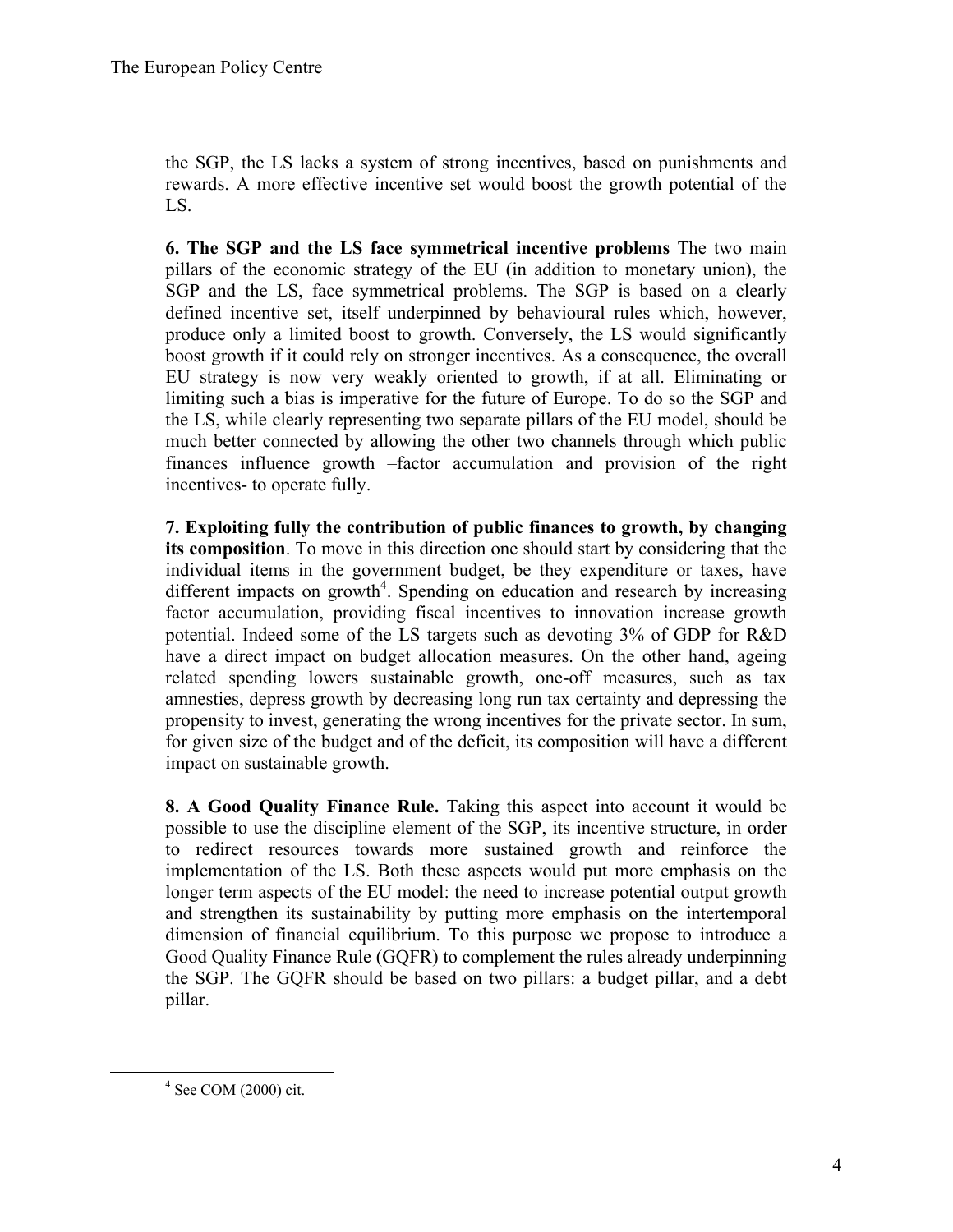**The budget pillar.** While maintaining the 3% deficit limit and the commitment to reach a budget position in surplus or close to balance the budget items would count differently towards the respect of the SGP requirements. Factor accumulation measures, should be excluded, totally or partially, towards the computation of the SGP deficit definition. (For example the increase in the deficit resulting from expenditure for research or education, tax incentives to innovation, would be excluded or counted only partially towards the SGP requirements). Conversely, measures that depress long run growth, such as tax amnesties whose revenue reduces the deficit, would not be admitted towards meeting the SGP requirements. Both sets of measures would enhance growth through, respectively their support to factor accumulation, and the suppression of negative incentives. This, of course, requires a careful identification of those budget items that should be considered as supporting factor accumulation, i.e. physical, human, and knowledge capital. The transparency of the process is to be guaranteed through an accurate and independent assessment of the specific budget items by Eurostat and by strengthened surveillance by the Commission. Table 2 provides a preliminary illustration of some of the concrete measures included in the Lisbon strategy which would enhance the growth potential and might have budgetary implications.

**The debt pillar.** Long term growth must be sustainable and sustainability requires a decline of debt to GDP ratio which should be as rapid as possible, especially for high debt countries. Reinforcing the role of public finances to support growth should not go to the detriment of debt sustainability. To this purpose the measures suggested above under the budget pillar should be implemented subject to the conditions of a sufficiently rapid decline of the debt to GDP ratio (for countries whose debt/GDP is above 60%) or, in any case, that debt should not go above 60% (for countries whose debt/GDP is below 60%).

Both pillars would have to be put in an appropriate time frame, taking into account the inter-temporal dimension and avoiding pro-cyclical effects. This can be developed in a number of ways and a several useful proposals have already been put forward. We mention, for example, setting aside resources for "rainy days" and the adoption of indicators to assess long term debt sustainability, including the implications of implicit liabilities related to pension systems, as well as the adoption of an explicit minimum debt reduction requirement.

**9. The GQFR would be complemented by increased effectiveness of public finances, use and reallocation of resources in the Financial Perspectives, and the implementation of the "European Growth Initiative."** Achieving the LS targets will require more than the redirection of financial resources in national budgets towards factor accumulation and the generation of positive incentives also taking into account that a number of public expenditures components, most notably on research, innovation, higher education, and infrastructure, are likely to produce positive externalities at the supranational level. Ways to internalise such externalities should be explored, for example through the adoption of a Europe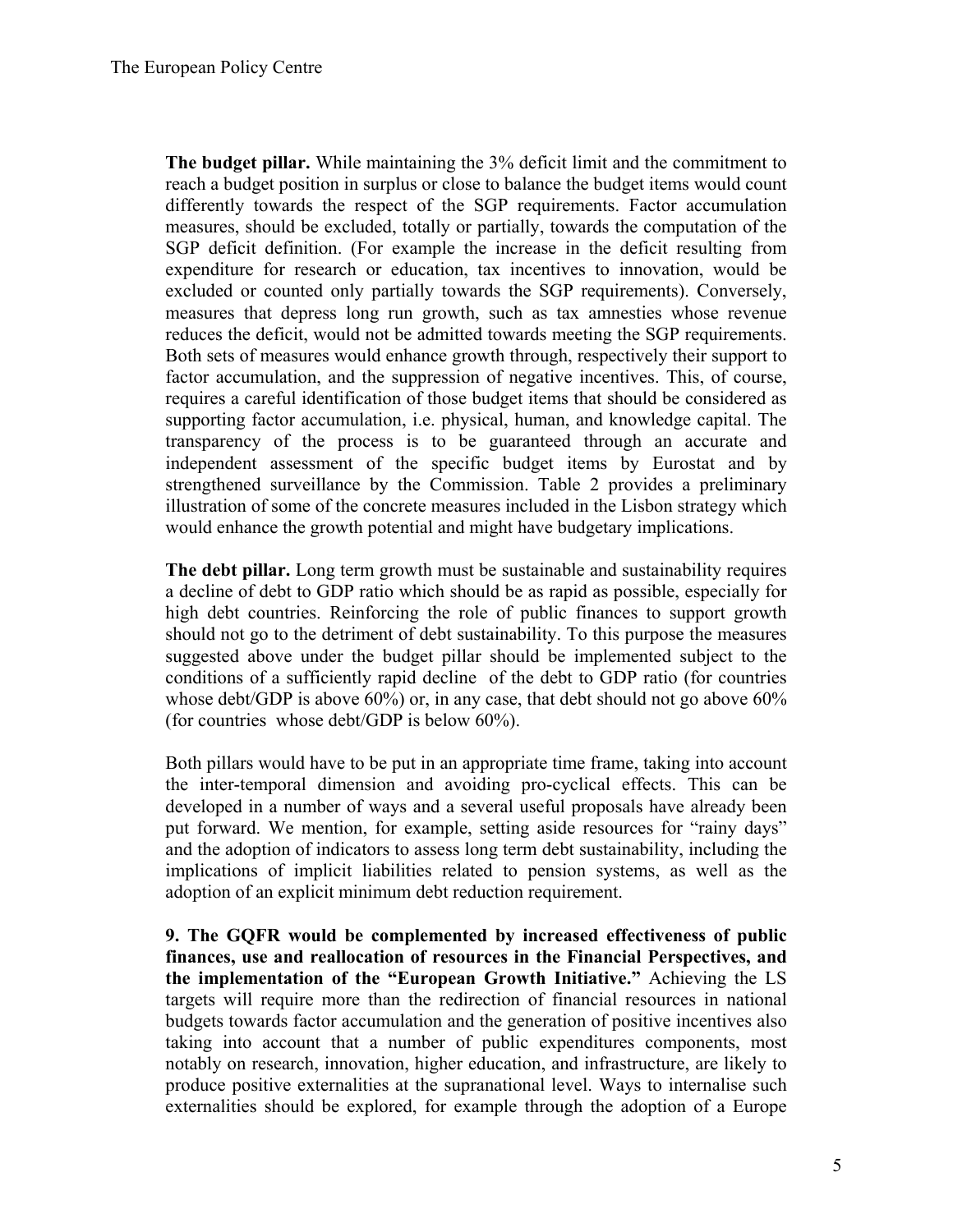Wide Stability Program as mentioned in paragraph 3. In addition, the impact of the GQFR will be strengthened by enhancing the effectiveness and not only the amount of resources directed at the LS goals, identifying other resources in support of the LS, both through the "European Growth Initiative" and the Financial Perspective**s**.

**10. Increasing the effectiveness of public finances towards the LS goals.** The application of the GQFR should generate strong incentives towards the redirection of public finances towards the achievement of the LS goals. However this would represent only one step towards the fulfilment of the LS. A major contribution in this respect would come from increased efficiency in the provision of public services. Several initiatives can be thought of in this respect, including enhanced transparency and more effective public-private-partnerships.

**11. Possible Criticism.** Drawing on the current wide debate on the future of the SGP it is possible to anticipate some (certainly not all) of the criticism to the GQFR.

**Not just an extended "golden rule."** One likely criticism to our proposal is that it resembles closely a "golden rule" extended to items that include, but are also additional to, public investment. In such a case the GQFR would be subject to the criticism that is applied to the "golden rule," i.e. that it is highly questionable that public investment does indeed support growth. A reply would be twofold. First, as the UK case shows, a golden rule can be very effective, if coupled with a debt rule, in enhancing the supply of public infrastructure and services, and, if these are well managed, enhancing welfare and growth. Second, our proposal would include items that would be not counted as public investments yet providing a significant contribution to factor accumulation and growth. Indeed there is ample evidence that, for example, spending on education and R&D does support long term growth. This would also counter the criticism that the SGP carries a bias against public investment and for current spending.

**An incentive for "creative accounting"?** Given the difficulty to identify in practice the items in the budget related to factor accumulation the scope for creative accounting as a way to bypass the SGP rules would be increased. Identifying correctly the items in the budget is a difficult but not impossible task. The risk of less than fully transparent identification of budget items is common to other proposals, including the one advanced by the Commission to allow for deviation of the budget rule for expenditures related to the implementation of structural reforms. Such a risk can be countered by an accurate and independent assessment of the specific budget items by Eurostat and by strengthened surveillance by the Commission of the implementation of the GQFR.

**Why change the SGP to implement the LS?** There is no need to modify the SGP to achieve the LS targets. As it stands the SGP already allows for redirecting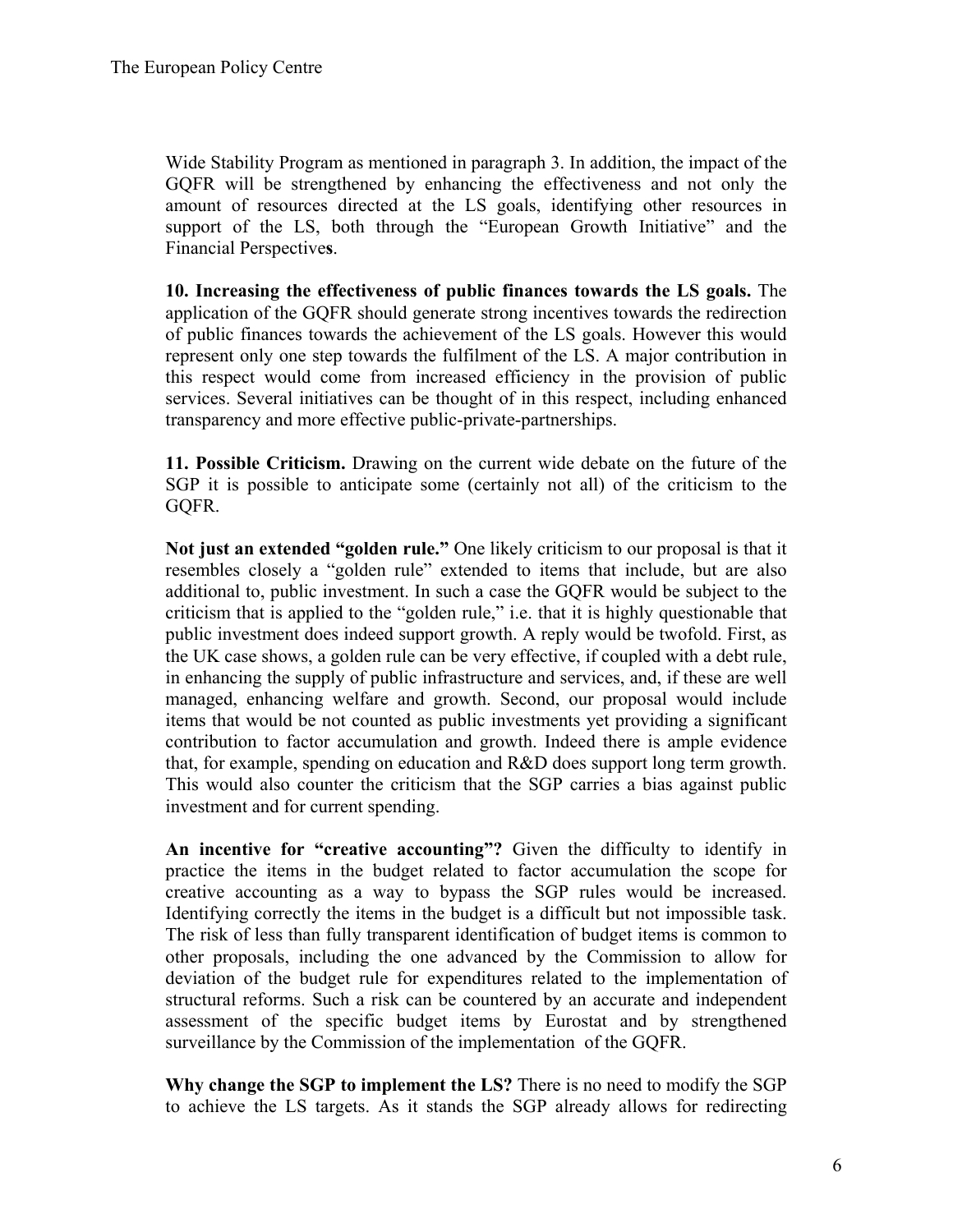resources towards LS targets provided the deficit limits are respected. This is true but, as experience shows, fiscal consolidation very often comes at the cost of cutting factor accumulation spending, not only public investment but also R&D and education. Hence the SGP does not provide the right incentives to redirect spending toward growth enhancing measures. Our proposal would strengthen the incentives to revert these trends.

**The recent modifications to the SGP provide enough room for a stimulus to long term growth.** The recent modifications to the SGP, stressing the role of structural budget adjustment and the possibility to deviate from the zero balance to accommodate for short term cost of structural reforms, go in the right direction and should be maintained and the terms of implementation further clarified. As mentioned however the latter of the modifications lends itself to a number of similar criticisms as it involves an amount of ambiguity and uncertainty as to which measures could be classified as structural. Nonetheless such measures would certainly provide a welcome stimulus to structural adjustment and growth

**Redirecting public finances is not enough.** True. As we stated above redirecting public finances through the GQFR should be seen as a necessary but not sufficient condition for meeting the LS goals. Additional and just as important measures include enhancing transparency in management of public services, extending PPP, as well as promoting all the other measures included in LS as discussed above.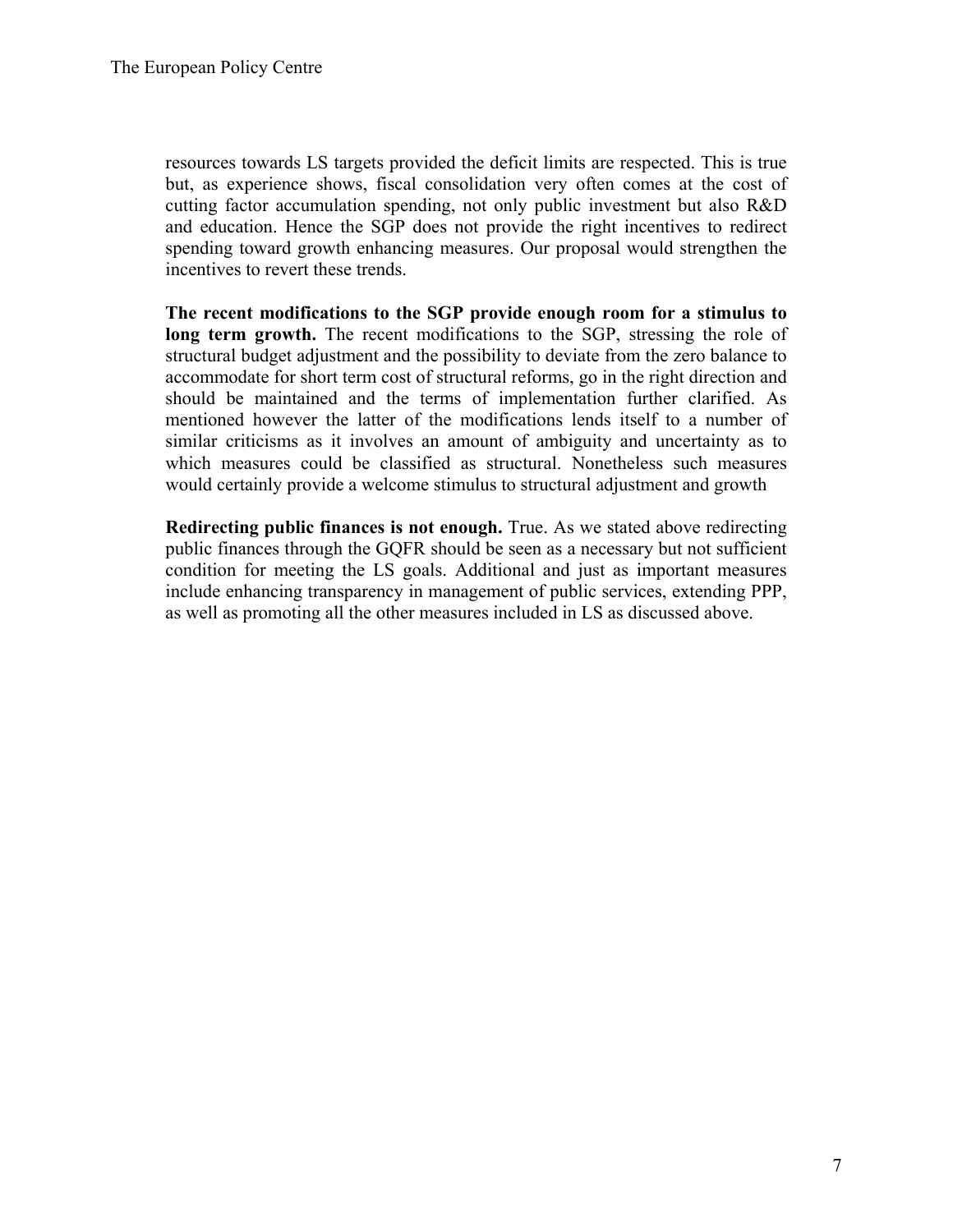**Table 1. The Lisbon Strategy** 

**Policies, European instruments, national instruments and some concrete measures** 

| <b>Policies</b>        | European<br><b>Instruments</b>                                                                                                                                     | <b>National Instruments</b>                             | <b>Some Concrete</b><br><b>Measures</b>                                         |
|------------------------|--------------------------------------------------------------------------------------------------------------------------------------------------------------------|---------------------------------------------------------|---------------------------------------------------------------------------------|
| Information<br>Society | eEurope Action Plan<br>Directives on<br><b>Information Society</b>                                                                                                 | <b>National Action Plans</b><br>for Information Society | Internet access in<br>schools, public<br>services, companies<br>e-commerce      |
| Enterprise<br>Policy   | Multiannual<br>Programme for<br>Enterprise and<br>Entrepreneurship<br>European Charter for<br><b>Small Enterprises</b><br>Technical<br>harmonization<br>Directives | National policy for<br>Enterprise                       | Support to start-ups<br>Cutting red tape                                        |
| Innovation<br>Policy   | Framework of<br>Common Objectives<br>for Innovation                                                                                                                | National policy for<br>Innovation                       | Developing the<br>national systems of<br>innovation                             |
| Research<br>Policy     | $6th$ Framework<br>Programme<br>European Research<br>Area<br>Towards 3% of GDP<br>Action Plan for<br>Research                                                      | National policy for<br>Research                         | Networks of<br>excellence<br>Integrated projects<br>European<br>infrastructures |
| Single<br>Market       | Single Market<br>Agenda<br>Harmonization<br>Directives                                                                                                             | National<br>implementation of<br>Single Market Agenda   | Telecommunications<br>package<br>Energy package<br>Single sky                   |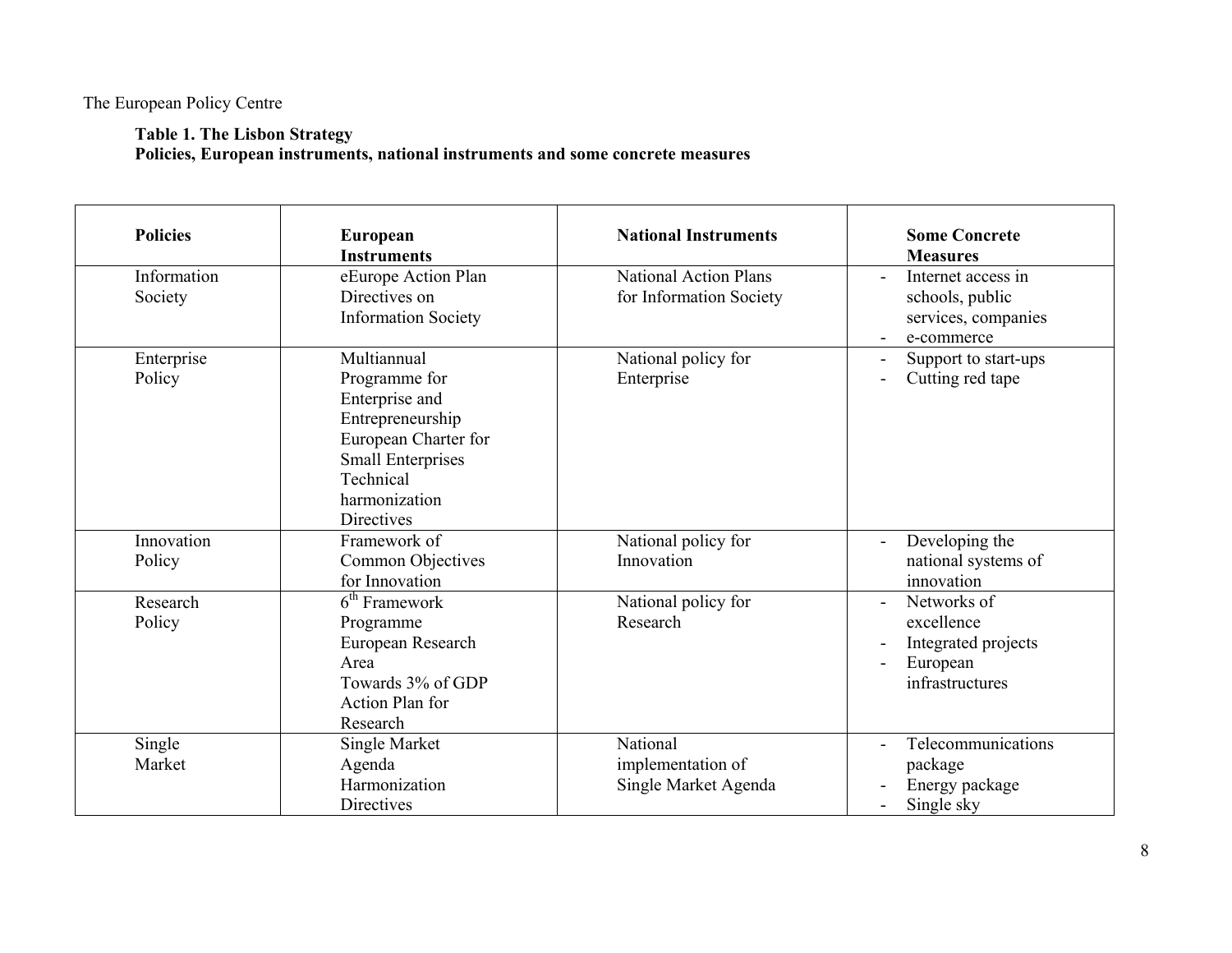|           | <b>Financial Services</b><br><b>Action Plan</b><br>Risk-Capital Action<br>Plan                                                                                                                                                                      |                                  | Community patent<br>Gallileo                                                                            |
|-----------|-----------------------------------------------------------------------------------------------------------------------------------------------------------------------------------------------------------------------------------------------------|----------------------------------|---------------------------------------------------------------------------------------------------------|
| Education | Common objectives<br>and targets<br>eLearning. Bologna<br>Process for High<br>Level Education.<br>Copenhagen<br>Declaration for<br>lifelong learning<br>Action Plan for skills<br>and mobility<br>Directives on<br>recognition of<br>qualifications | National policy for<br>Education | New tools for<br>lifelong learning<br>Convergence of<br>degrees and<br>recognition of<br>qualifications |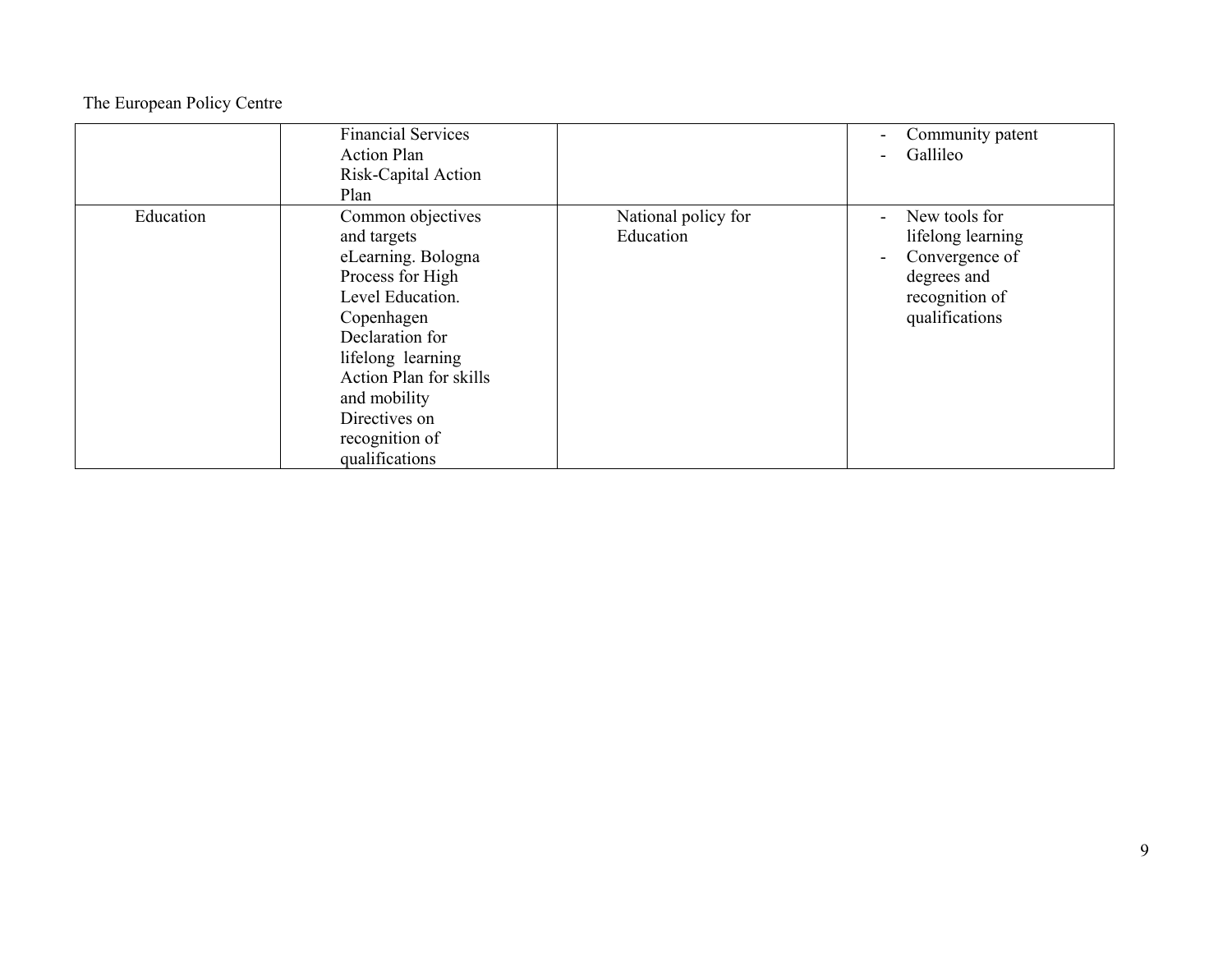| <b>Policies</b>      | European<br><b>Instruments</b>                                                                                                                                                                        | <b>National Instruments</b>                           | <b>Some Concrete</b><br><b>Measures</b>                                                                             |
|----------------------|-------------------------------------------------------------------------------------------------------------------------------------------------------------------------------------------------------|-------------------------------------------------------|---------------------------------------------------------------------------------------------------------------------|
| Employment           | European<br>Employment<br>Strategy: Joint<br>Employment Report,<br>Employment<br>guidelines and<br>Recommendations for<br>Members States'<br>employment policies<br>Directives on labour<br>standards | <b>National Action Plans</b><br>for Employment        | <b>Better</b><br>employment<br>services<br>Adaptability with<br>security<br>Equal<br>opportunities<br>Active ageing |
| Social<br>Protection | Common objectives<br>for pension provision<br>Integrated approach<br>for safe and<br>sustainable pensions                                                                                             | National strategy to<br>reform Social<br>Protection   | Coping with<br>ageing                                                                                               |
| Social Inclusion     | Common objectives<br><b>Community Action</b><br>Programme to combat<br>discrimination<br>Framework strategy<br>on gender equality                                                                     | <b>National Action Plans</b><br>for Social Inclusion  | Targeted<br>measures for<br>special groups                                                                          |
| Environment          | EU strategy for<br>sustainable<br>development<br>$6th$ Community<br><b>Action Programme</b><br>for Environment<br>Community Eco-label<br>working plan                                                 | National strategies for<br>Sustainable<br>Development | Renewable<br>energies<br>Community Eco-<br>label awards<br>Environmental<br>inspections                             |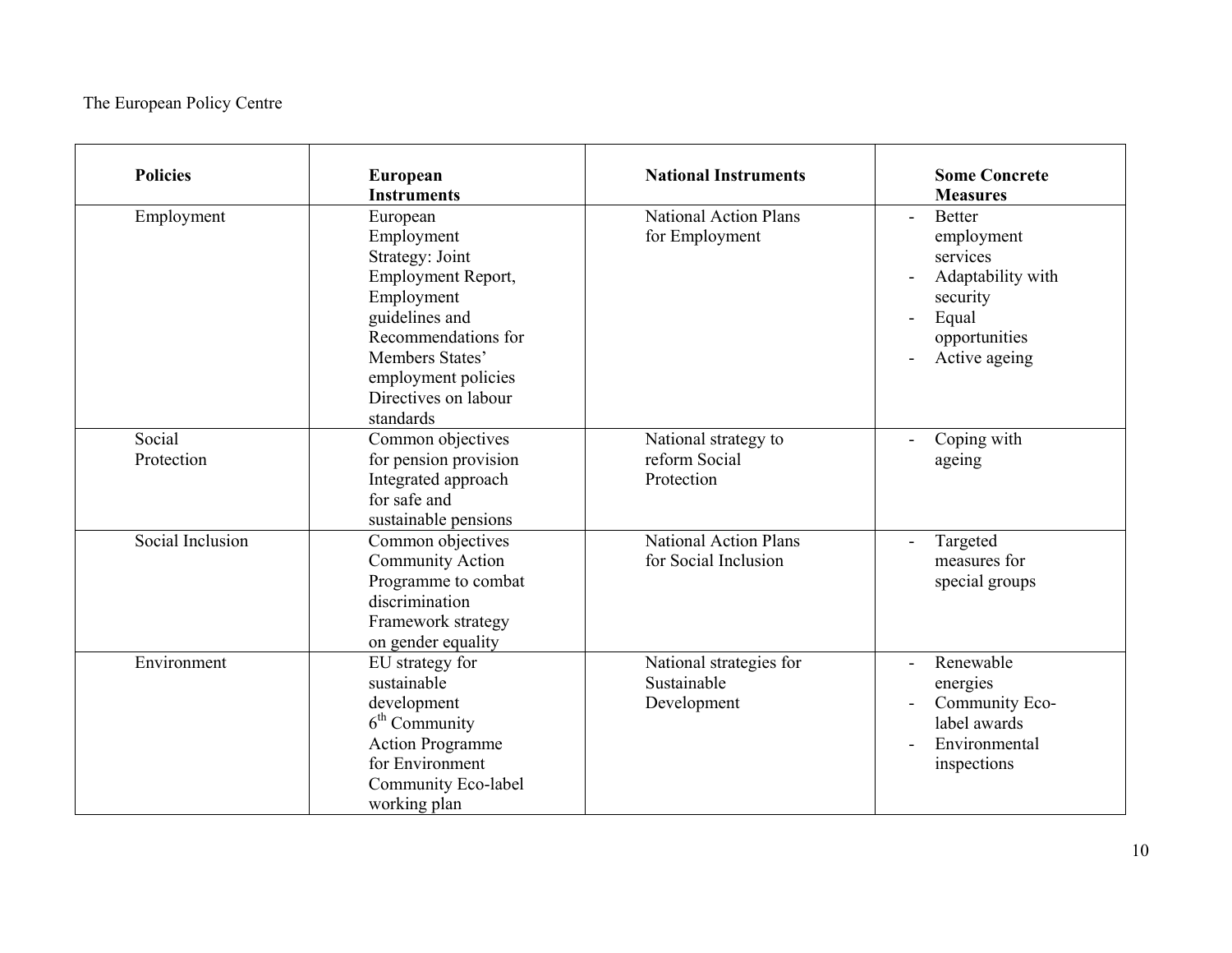| Macroeconomic<br>Policies | Broad Economic<br><b>Policy Guidelines</b> | National programmes<br>for stability and growth | Redirecting public<br>expenditure for |
|---------------------------|--------------------------------------------|-------------------------------------------------|---------------------------------------|
|                           | Stability and Growth                       |                                                 | growth and                            |
|                           | Pact                                       |                                                 | employment                            |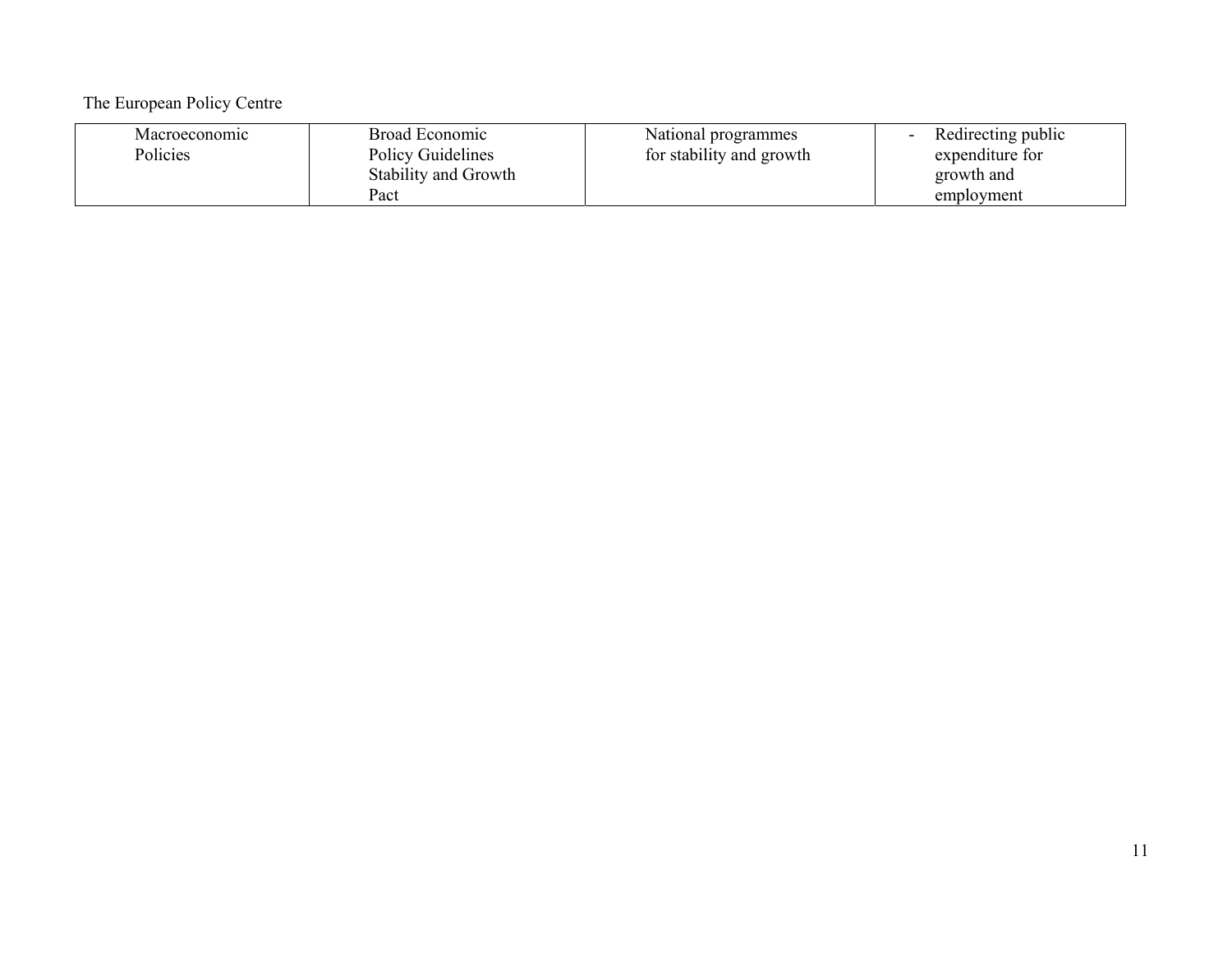### **Table 2. Implementation of the Lisbon Strategy**

#### **Measures enhancing the growth potential and with possible budgetary implications**

These concrete examples are included in the common objectives or guidelines adopted by the Member States in the framework of the open method of coordination.

#### *Information Society Policy*

- Cheaper and faster Internet access
- Faster Internet for researchers and students
- Participation for all in the knowledge-based economy
- Government online: electronic access to public services
- $H$ ealth online

#### *Research and Development Policy*

- Networking of existing centres of excellence in Europe and the creation of virtual centres through new interactive communication tools
- A common approach to creating and financing large research facilities
- More abundant and more mobile human resources
- Improving Europe's attraction for researchers from the rest of the world
- Enhancing European cohesion in research by fostering the exchange and the transfer of knowledge among regions
- Putting in place fiscal incentives to private investment in research and innovation as well as employment of researchers

#### *Innovation Policy*

- **IMPROVE the environment for innovative enterprises**
- Developing support services including incubators and by spreading educational and training schemes in entrepreneurship and innovation
- Improving the key interfaces in the innovation system, namely by:
	- stimulating regional initiatives for networking the innovation system;
	- developing education and training programmes addressing the skill gaps;
	- encouraging universities to promote the diffusion of knowledge and technologies; and
	- stimulating large public research facilities to improve their partnerships with enterprises.